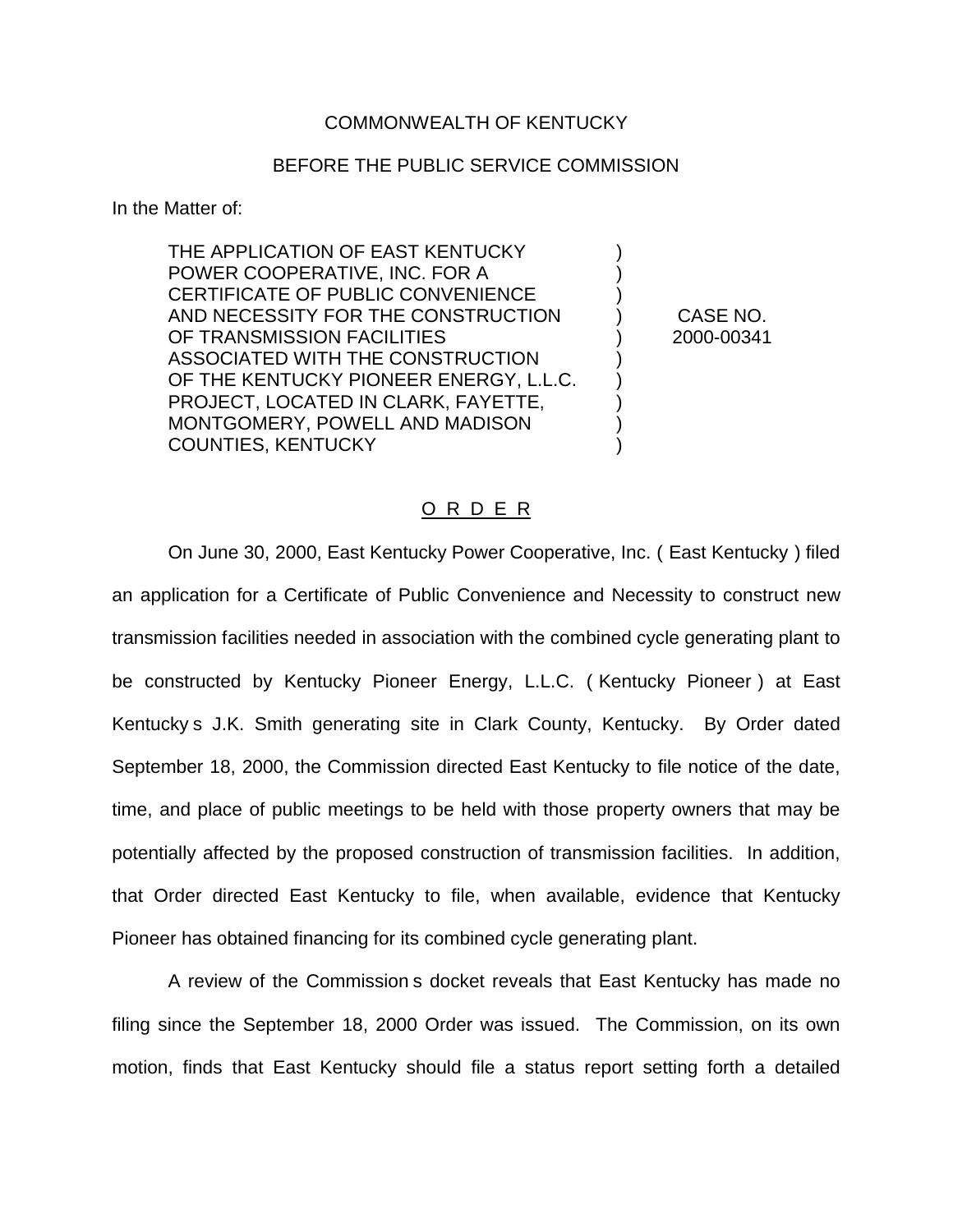description of the steps taken by Kentucky Pioneer since September 18, 2000 to obtain financing, whether financing will be obtained within 60 days of the date of this Order and, if so, Kentucky Pioneer s timeline for obtaining financing within that 60-day period. That report should also include a description of the current status of each necessary permit, including environmental, that must be obtained prior to commencement of construction and the date such permit was obtained by Kentucky Pioneer or the anticipated date that such permit will be obtained. In the event that East Kentucky s report indicates that Kentucky Pioneer will not have obtained project financing and all necessary permits to commence construction within 60 days of the date of this Order, this case will be dismissed without prejudice.

IT IS THEREFORE ORDERED that East Kentucky shall file, within 10 days of the date of this Order, a report setting forth in detail the following information:

1. Kentucky Pioneer s efforts to obtain project financing, whether financing is reasonably anticipated within 60 days and, if so, a timeline to obtain financing.

2. A description of each permit, including environmental, needed by Kentucky Pioneer prior to commencement of construction of its combined cycle generating plant and the date such permit was issued or is reasonably anticipated to be issued.

3. A discussion of the reasons, if any, why public meetings with property owners that may be potentially affected by the proposed construction of transmission facilities should not be scheduled and held within 60 days.

-2-